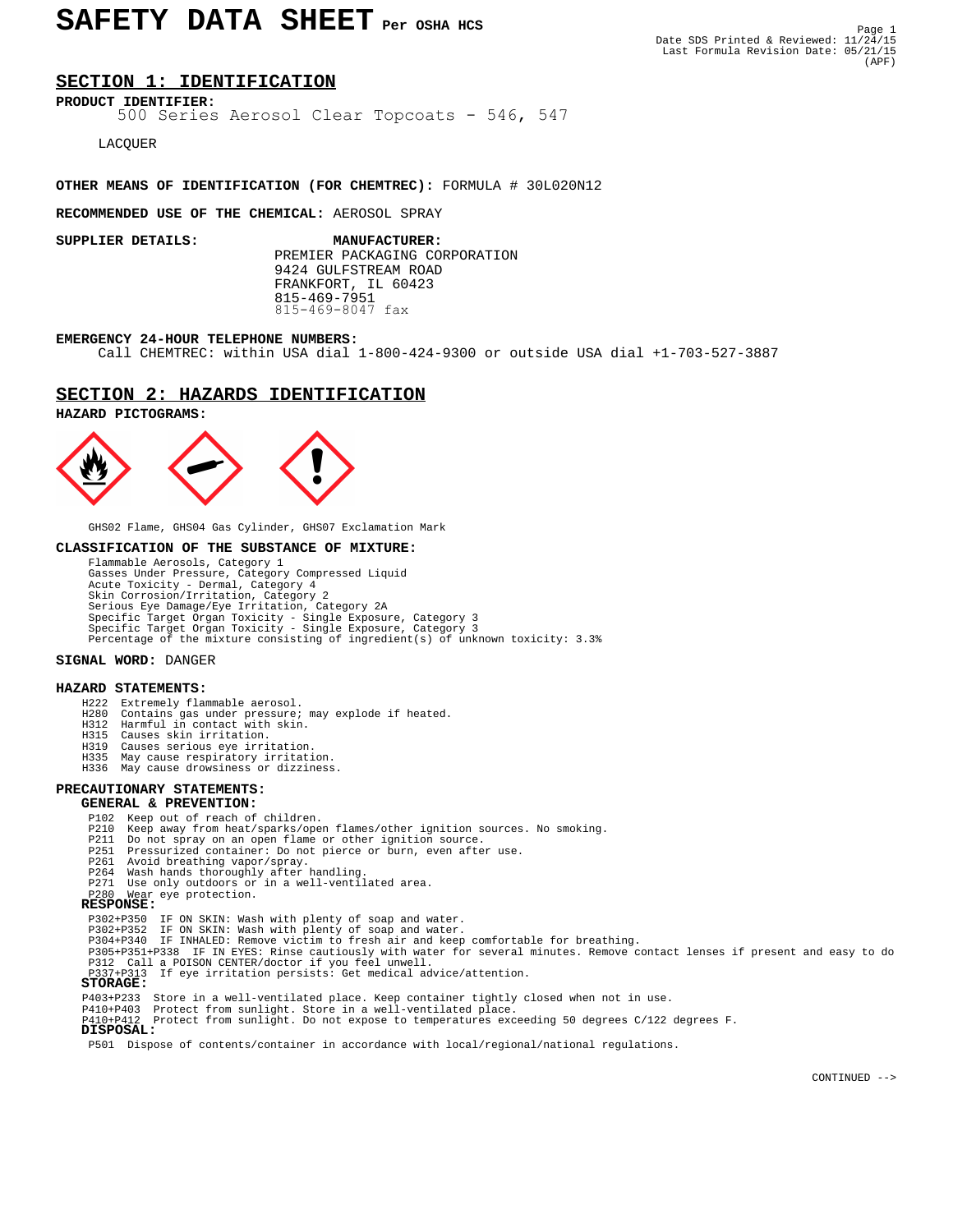# **SAFETY DATA SHEET Per OSHA HCS**

**PRODUCT IDENTIFIER:** 547

 FLAT FLOW OUT LACQUER

# **SECTION 3: COMPOSITION/INFORMATION ON INGREDIENTS**

-----------------------------------------------------------------------------------------------

|   | COMPONENT         | CAS#           | °≈<br>by WT. |
|---|-------------------|----------------|--------------|
| 1 | ACETONE           | $67 - 64 - 1$  | $25 - 31$    |
| 2 | N-BUTYL ACETATE   | $123 - 86 - 4$ | $20 - 26$    |
| 3 | PROPANE           | $74 - 98 - 6$  | $15 - 21$    |
| 4 | ETHYL ACETATE     | 141-78-6       | $10 - 16$    |
| 5 | N-BUTANE          | $106 - 97 - 8$ | $5 - 8$      |
| 6 | PM ACETATE        | $108 - 65 - 6$ | $5 - 8$      |
| 7 | DIACETONE ALCOHOL | $123 - 42 - 2$ | $3 - 5$      |
| 8 | ISOBUTYL ACETATE  | $110 - 19 - 0$ | $1 - 3$      |
| 9 | ETHYL ESTER       | $763 - 69 - 9$ | $1 - 3$      |

## **SECTION 4 - FIRST AID MEASURES**

**Inhalation:** If inhaled: Move person to fresh air and keep in comfortable position for breathing.

If breathing difficulty persists: Get medical advice/attention.<br>**Skin Contact:** If on skin: Wash with plenty of soap and water. Remove contaminated clothing and wash before<br>reuse. If skin irritation persists: Get medical a

Eye Contact: If in eyes: Rinse cautiously with water for several minutes. Remove contact lenses, if present<br>and easy to do. Continue rinsing. If eye irritation persists: Get medical advice/attention.<br>Ingestion: If swallowe

do so by medical personnel.<br>**MOST IMPORTANT SYMPTOMS AND EFFECTS, BOTH ACUTE AND DELAYED:** 

See Section 11: Toxicological Information and effects.<br>**INDICATION OF ANY IMMEDIATE MEDICAL ATTENTION AND SPECIAL TREATMENT REQUIRED:** Treat symptomatically.

#### **SECTION 5 - FIRE-FIGHTING MEASURES**

Suitable Extinguishing Media: CO2 (Carbon Dioxide), dry chemical, or water fog.<br>Unsuitable Extinguishing Media: Water spray may be unsuitable. However if water is used fog nozzles are preferable.<br>Water may be used to cool

explode. Products of combustion may include but are not limited to: oxides of carbon.<br> **Special Protective Equipment and Precautions for Fire-Fighters:** Full protective equipment including self-contained breathing apparatus should be used.

### **SECTION 6 - ACCIDENTAL RELEASE MEASURES**

**Personal Precautions:** Use personal protection recommended in Section 8.<br>**Environmental Precautions:** Prevent contamination of soil/ground, waterways, drains, and sewers.<br>**Methods of Containment:** Absorb spilled liquid in **Methods for Clean-Up:** Use spark-proof tools to sweep or scrape up, containerize, and dispose of properly. **Other Information:** Ensure adequate ventilation.

# **SECTION 7 - HANDLING AND STORAGE**

#### **Precautions for Safe Handling:**

Vapors may ignite explosively. Prevent buildup of vapors. Keep from sparks, heat, flame or other heat sources.<br>Do not smoot smoot on the interest electric motors and other sources of ignition during use and<br>until all vapor

Store in dry, well-ventilated area and in accordance with federal, state, and local regulations. Do not expose to heat<br>or store at temperatures above 50 degrees C / 122 degrees F. If storing in cold temperatures, allow pro

# **SECTION 8 - EXPOSURE CONTROLS/PERSONAL PROTECTION**

#### **CONTROL PARAMETERS**

| COMPONENT           | ACGIH TLV-STEL          | ACGIH TLV-TWA  | OSHA PEL-TWA   |
|---------------------|-------------------------|----------------|----------------|
| 1 ACETONE           | 750 ppm                 | $500$ ppm      | $1000$ ppm     |
| 2 N-BUTYL ACETATE   | $200$ ppm               | $150$ ppm      | $150$ ppm      |
| 3 PROPANE           | 1800 ppm                | 2500 ppm       | $1000$ ppm     |
| 4 ETHYL ACETATE     | N/E                     | $400$ ppm      | $400$ ppm      |
| 5 N-BUTANE          | N/E                     | $800$ ppm      | $800$ ppm      |
| 6 PM ACETATE        | N/E                     | N/E            | N/E            |
| 7 DIACETONE ALCOHOL | N/E                     | $240 \,$ mg/m3 | $240 \,$ mg/m3 |
| 8 ISOBUTYL ACETATE  | $\mathrm{N}/\mathrm{E}$ | $150$ ppm      | $150$ ppm      |
| 9 ETHYL ESTER       | $100$ ppm               | $50$ ppm       | N/E            |

**APPROPRIATE ENGINEERING CONTROLS:** Provide adequate ventilation to keep air contamination below OSHA permissible exposure limits and ACGIH TLV exposure levels.<br>**EYE/FACE PROTECTION:** Wear safety glasses with side shields. Have eye wash facilities immediately available.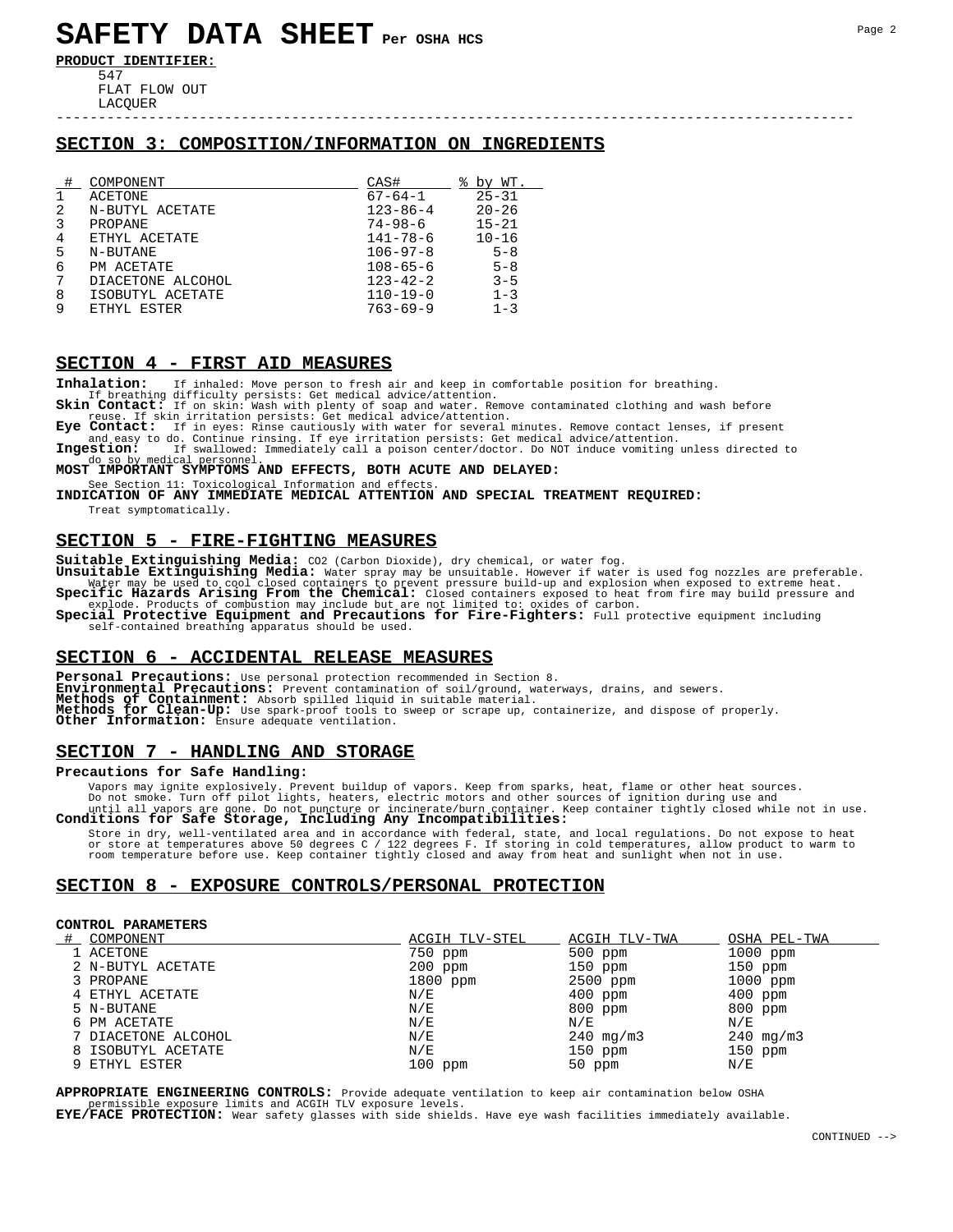# **SAFETY DATA SHEET Per OSHA HCS**

**PRODUCT IDENTIFIER:**

 547 FLAT FLOW OUT LACQUER

----------------------------------------------------------------------------------------------- **SKIN PROTECTION:** Wear chemical resistant gloves if contact is likely. **RESPIRATORY PROTECTION:** Use NIOSH-approved air-purifying respirator with organic cartridge or canister if exposure cannot be controlled within applicable limits with ventilation.

#### **SECTION 9: PHYSICAL AND CHEMICAL PROPERTIES**

| PHYSICAL STATE:                | Aerosol - Pressurized Liquid                                 |
|--------------------------------|--------------------------------------------------------------|
| COLOR:                         | See product identification                                   |
| ODOR:                          | Solvent Odor                                                 |
| ODOR THRESHOLD:                | No data available                                            |
| pH:                            | No data available                                            |
| FREEZING POINT:                | Not Established (mixture)                                    |
| BOILING POINT:                 | Not Applicable (pressurized mixture)                         |
| <b>FLASH POINT:</b>            | less than $-18$ degrees C (less than $-0.4$ degrees F), c.c. |
| <b>EVAPORATION RATE:</b>       | Faster than ether                                            |
| UPPER FLAMMABILITY LIMIT:      | Not Established (mixture)                                    |
| LOWER FLAMMABILITY LIMIT:      | Not Established (mixture)                                    |
| VAPOR PRESSURE:                | Not Established (pressurized mixture)                        |
| SPECIFIC GRAVITY:              | 0.760                                                        |
| SOLUBILITY (WATER): Negligible |                                                              |
| VOC PERCENT BY WEIGHT: 67.36   |                                                              |
| HAPS PERCENT BY WEIGHT:        | $\Omega$                                                     |
| MIR NUMBER (EPA AND CA):       | 0.727                                                        |

# **SECTION 10: STABILITY AND REACTIVITY**

**CHEMICAL STABILITY:** Stable under normal conditions.<br>**POSSIBILITY OF HAZARDOUS REACTIONS:** Will not occur.<br>**CONDITIONS TO AVOID: Keep** away from heat, sparks, and flames.<br>**INCOMPATIBLE MATERIALS:** Strong oxidizing agents.

# **SECTION 11: TOXICOLOGICAL INFORMATION**

**LIKELY ROUTES OF ENTRY:** Skin contact, Inhalation, Eye contact, Ingestion

**SIGNS AND SYMPTOMS OF EXPOSURE: Skin Contact:** Signs/symptoms may include localized redness, itching, drying and cracking of skin. **Inhalation:** Intentional concentration and inhalation may be harmful or fatal. **Eye Contact:** Intentional concentration and inharation may be narming of fact.<br> **Eye Contact:** Signs/symptoms may include significant redness, swelling, pain, tearing, cloudy appearance of the<br> **Contaction:** Signs/symptom

cornea, and impaired vision. **Ingestion:** Signs/symptoms may include abdominal pain, stomach upset, nausea, vomiting and diarrhea. **TARGET ORGANS POTENTIALLY AFFECTED BY EXPOSURE:**

 Central nervous system, kidneys, lungs, liver, eyes, skin, brain, respiratory tract, urinary tract, reproductive system, cardiovascular system

#### **TOXICOLOGICAL DATA:**

| COMPONENT            | LD50 ORAL             | LD50 DERMAL                                   | LC50 INHALATION |
|----------------------|-----------------------|-----------------------------------------------|-----------------|
| 1. ACETONE           | N/E                   | N/E                                           | N/E             |
| 2. N-BUTYL ACETATE   | $>10,760$ mg/kg (rat) | $>14,112$ mg/kg rabbit $>21$ mg/l (rat) 4 h   |                 |
| 3. PROPANE           | 1000                  | 1800                                          | N/E             |
| 4. ETHYL ACETATE     | >4934 mg/kg           | >20000 mg/kg                                  | $>22.5$ mg/L    |
| 5. N-BUTANE          | N/E                   | N/F.                                          | N/F             |
| 6. PM ACETATE        | $>5000$ mg/kg (rat)   | $>5000$ mg/kg (rabbit) $>10.8$ mg/l (rat) 6 h |                 |
| 7. DIACETONE ALCOHOL | $>2000$ mg/kg (rat)   | >2000 mg/kg (rabbit) N/E                      |                 |
| 8. ISOBUTYL ACETATE  | 13400                 | 17400                                         | N/E             |
| 9. ETHYL ESTER       | N/E                   | N/E                                           | N/E             |

### **SECTION 12: ECOLOGICAL INFORMATION**

No data available.

# **SECTION 13: DISPOSAL CONSIDERATIONS**

 Dispose of container and its contents in accordance with federal, state, and local regulations. Do not puncture, incinerate, or place container in trash compactor.

#### **SECTION 14: TRANSPORTATION INFORMATION**  $\Gamma$  ( $\Gamma$   $\Omega$   $\Gamma$  /49  $\sigma$ **T**

| GROUND (D.O.T./49 CFR):<br>UN I.D. Number:<br>Proper Shipping Name:<br>Hazard label:<br>Shipping papers format: | <b>UN1950</b> Transport Hazard Class: 2.1 Packing Group: - (not applicable)<br>AEROSOLS (", FLAMMABLE" is optional to add after AEROSOLS)<br>Limited Quantity (LTD QTY) label -- see 49 CFR 172.315<br>UN1950, AEROSOLS, 2.1, LTD OTY (can add ", FLAMMABLE" after AEROSOLS) |
|-----------------------------------------------------------------------------------------------------------------|------------------------------------------------------------------------------------------------------------------------------------------------------------------------------------------------------------------------------------------------------------------------------|
| AIR (IATA):<br>UN I.D. Number:                                                                                  | Packing Group: - (not applicable)<br>UN1950 Transport Hazard Class: 2.1                                                                                                                                                                                                      |

CONTINUED -->